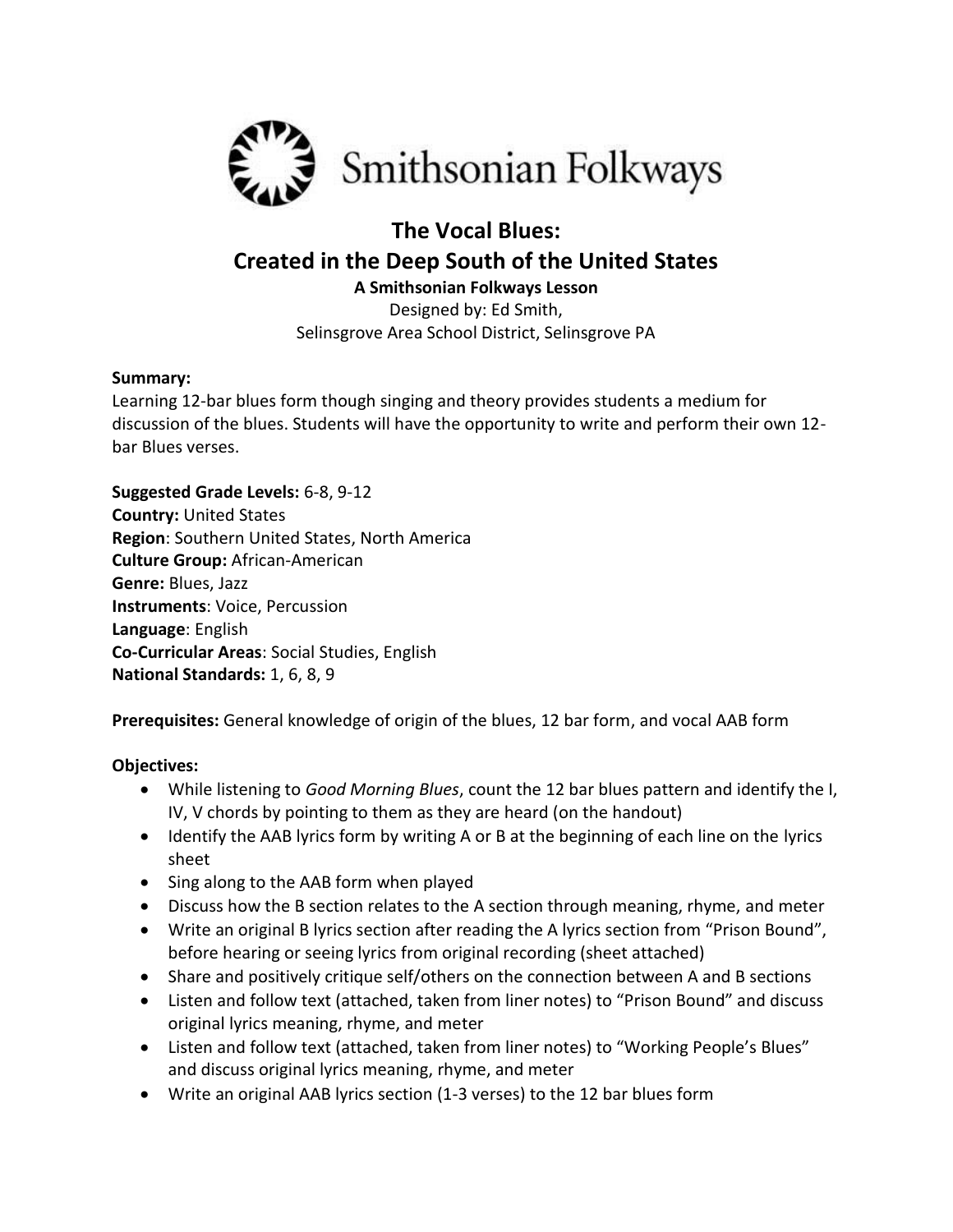• Sing/speak in tempo at least one verse of their composition

### **Materials:**

- "Good Morning Blues" by Lead Belly from *Lead Belly Sings for Children* (SFW45047\_114) <http://www.folkways.si.edu/trackdetail.aspx?itemid=35987>
- Lyric sheet and Blues chord sheet (attached)
- Liner notes for lyrics[:](http://media.smithsonianfolkways.org/liner_notes/smithsonian_folkways/SFW45047.pdf)  [http://media.smithsonianfolkways.org/liner\\_notes/smithsonian\\_folkways/SFW45047.p](http://media.smithsonianfolkways.org/liner_notes/smithsonian_folkways/SFW45047.pdf) [df](http://media.smithsonianfolkways.org/liner_notes/smithsonian_folkways/SFW45047.pdf) [http://media.smithsonianfolkways.org/liner\\_notes/folkways/FW02471.pdf](http://media.smithsonianfolkways.org/liner_notes/folkways/FW02471.pdf)
- "Prison Bound" by Memphis Slim from *The Folkways Years, 1959-1973 (*SFW40128\_111) <http://www.folkways.si.edu/albumdetails.aspx?itemID=2677>
- Liner notes for lyrics: [http://media.smithsonianfolkways.org/liner\\_notes/smithsonian\\_folkways/SFW40128.p](http://media.smithsonianfolkways.org/liner_notes/smithsonian_folkways/SFW40128.pdf) [df](http://media.smithsonianfolkways.org/liner_notes/smithsonian_folkways/SFW40128.pdf)
- Lyric worksheets (attached, taken from liner notes)
- "Working People's Blues" by Barbara Dane from *Barbara Dane Sings the Blues (*FW02471\_205)
	- <http://www.folkways.si.edu/trackdetail.aspx?itemid=8788>
- Liner notes: [http://media.smithsonianfolkways.org/liner\\_notes/folkways/FW02471.pdf](http://media.smithsonianfolkways.org/liner_notes/folkways/FW02471.pdf)
- Lyric worksheets (attached, taken from liner notes)

#### **Lesson Segments:**

- **1. 12 Bar Blues Form** (National Standards 1, 6, 9)
- **2. Completing a 12 Bar Vocal Blues** (National Standards 1, 6, 8, 9)
- **3. Writing an Original 12 Bar Vocal Blues** (National Standards 1, 6, 8, 9)

#### **1. 12 Bar Blues Form**

- **a.** Discuss history of blues (use liner notes from *[Barbara Dane: The Meaning of the](http://media.smithsonianfolkways.org/liner_notes/folkways/FW02471.pdf)  Blues,* pages 8-10)
	- [http://media.smithsonianfolkways.org/liner\\_notes/folkways/FW02471.pdf](http://media.smithsonianfolkways.org/liner_notes/folkways/FW02471.pdf)
- **b.** Review 12 bar blues form (attached)
- **c.** Play "Good Morning Blues".
	- **i.** Have students point to chords/measures as they are heard
	- **ii.** Play again and have students snap fingers on beats 2 & 4
- **d.** Review AAB vocal form (line-A, repeated once and then followed by a single line-B conclusion) and read together the lyrics to "Good Morning Blues" (attachedtaken from liner notes).
	- **i.** Discuss how B section relates to A sections through lyrics meanings, rhyme, meter
- **e.** Sing along with recording.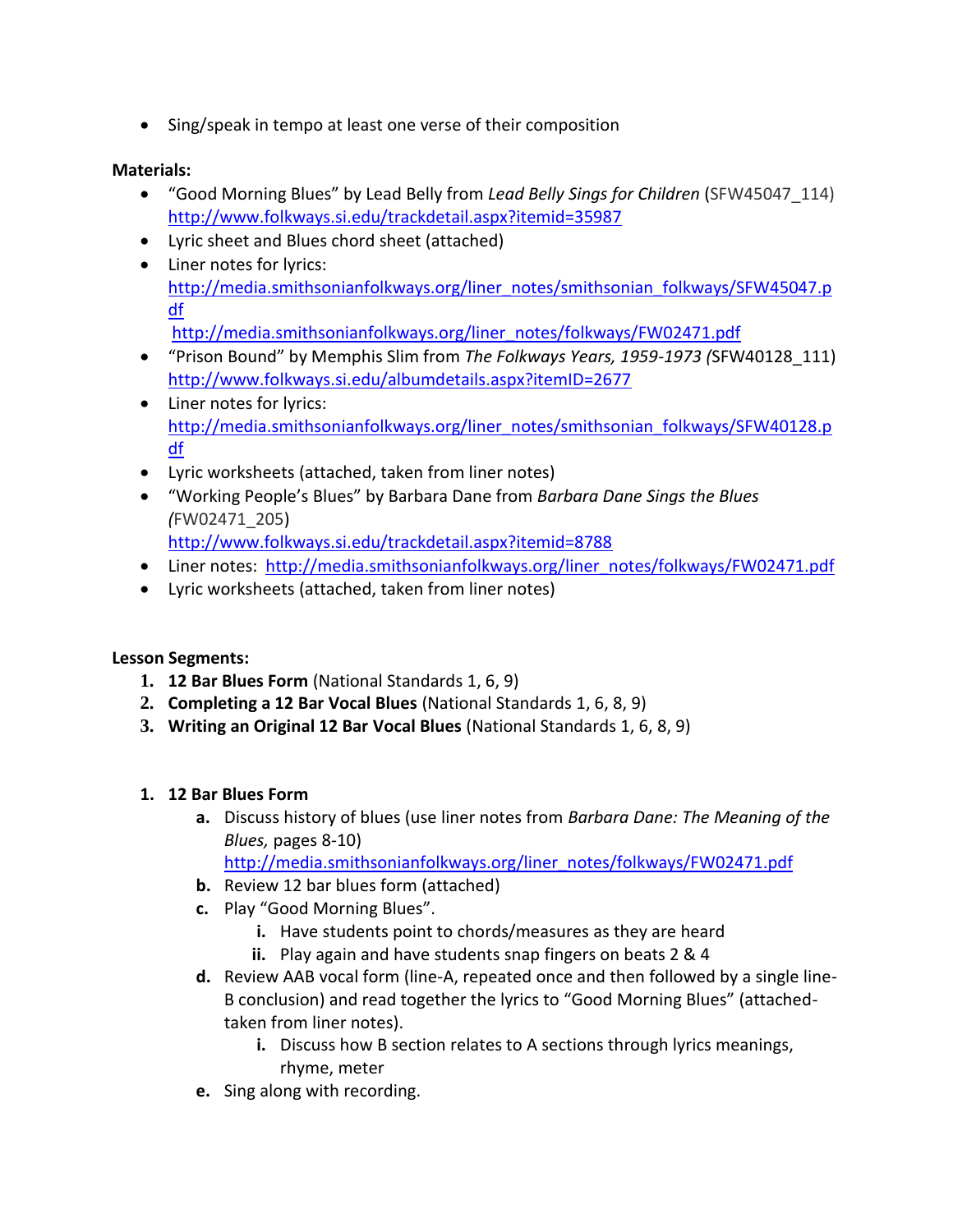|    | <b>12 BAR BLUES FORM</b> | <b>VOCAL BLUES FORM</b> |                  |
|----|--------------------------|-------------------------|------------------|
|    |                          |                         | A section        |
| IV | W                        |                         | A section        |
| v  | W                        | I (V)                   | <b>B</b> section |

#### *Good Morning Blues* **-** lyrics taken from liner notes

(B section in *italic* for identification)

Well, good morning blues, blues how do you do Well, good morning blues, blues how do you do *I'm doing all right well, good morning how are you.*

I couldn't sleep last night, I was turning from side to side Oh Lord, I was turning from side to side *I wasn't sad, I was just dissatisfied.*

I couldn't sleep last night, you know the blues walking 'round my bed, Oh Lord, the blues walking 'round my bed *I went to eat my breakfast, the blues was in my bread*.

Well good morning blues, blues how do you do. Well, good morning blues, blues how do you do. *I'm doing all right, well, good morning how are you.*

**Assessment:** Students will demonstrate knowledge of form by pointing to measures of music as it is played and identifying I, IV, V chords and the AAB vocal sections. Students will engage in mature discussions on AAB lyrics and how they relate.

#### **2. Completing a 12 Bar Vocal Blues**

- **a.** Review 12 bar blues and AAB vocal form.
- **b.** Hand out A section lyric verses from "Prison Bound" (attached).
	- **i.** Have students write an original B section that relates/completes A section
	- **ii.** Analyze and critique self/others through positive, mature feedback
- **c.** Read actual lyrics from "Prison Bound" and discuss original lyrics meaning, rhyme, and meter.

**i.** Compare/contrast students' B sections examples with original lyrics

**d.** Sing along with recording.

#### **"Prison Bound" worksheet**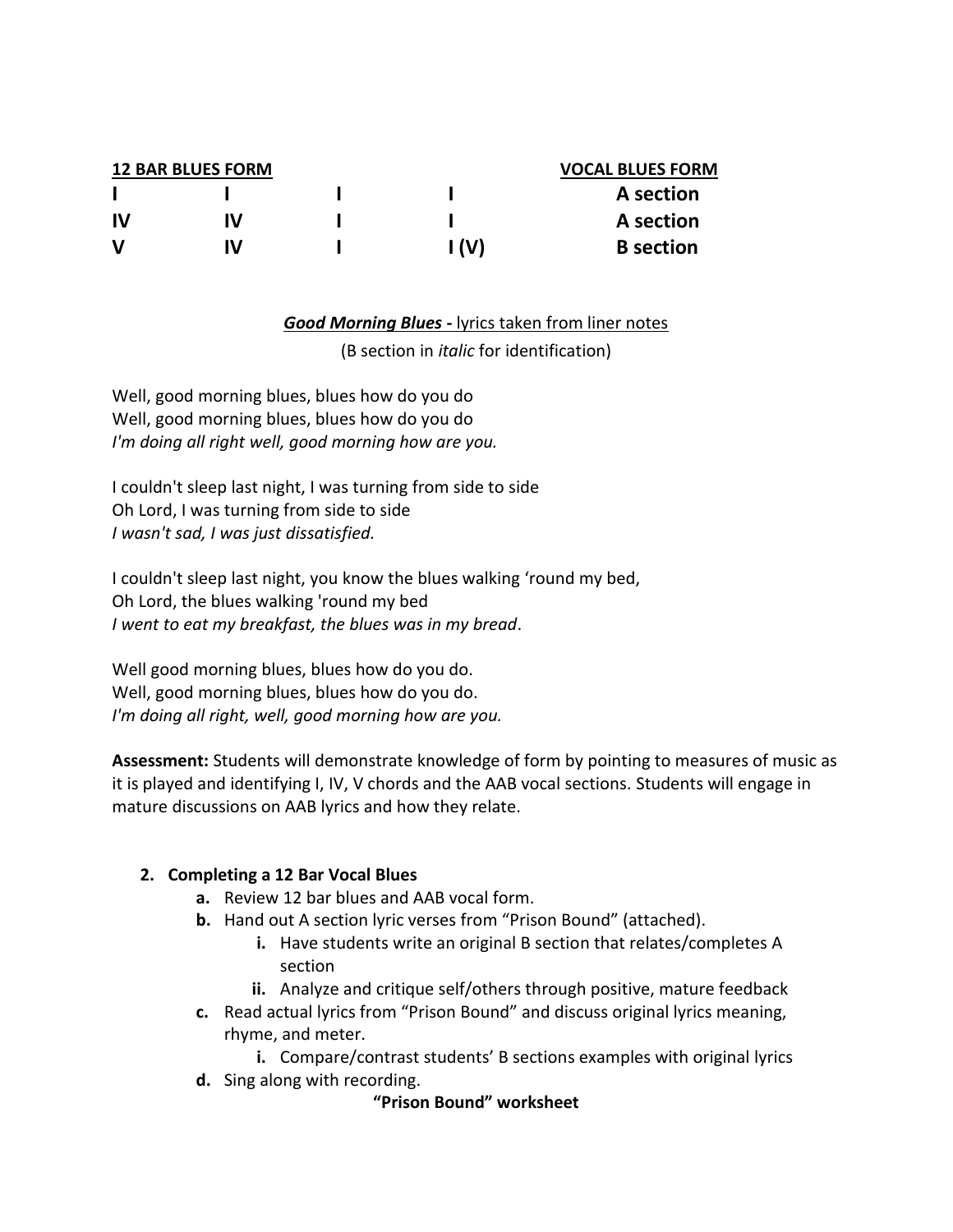#### Write an original B verse to complete A sections given

- **A** Early One Morning the blues came falling down.
- **A** Early One Morning the blues came falling down.
- **B** -

**A** - When they had my trial, Baby you could not be found.

**A** - When they had my trial, Baby you could not be found.

**B** -  $\blacksquare$ 

**A** - All last night, I sat in my cell alone.

- **A** All last night, I sat in my cell alone.
- **B** \_\_\_\_\_\_\_\_\_\_\_\_\_\_\_\_\_\_\_\_\_\_\_\_\_\_\_\_\_\_\_\_\_\_\_\_\_\_\_\_\_\_\_\_\_\_\_\_\_\_\_\_\_\_\_\_\_\_\_\_\_\_\_\_\_\_\_\_\_\_\_\_\_\_\_

**A** - Baby, you may never see my smiling face again.

**A** - Baby, you may never see my smiling face again.

**B** - \_\_\_\_\_\_\_\_\_\_\_\_\_\_\_\_\_\_\_\_\_\_\_\_\_\_\_\_\_\_\_\_\_\_\_\_\_\_\_\_\_\_\_\_\_\_\_\_\_\_\_\_\_\_\_\_\_\_\_\_\_\_\_\_\_\_\_\_\_\_\_\_\_\_\_

**A** - Sometimes I wonder, why don't you write to me? **A** - Sometimes I wonder, why don't you write to me?

**B** - \_\_\_\_\_\_\_\_\_\_\_\_\_\_\_\_\_\_\_\_\_\_\_\_\_\_\_\_\_\_\_\_\_\_\_\_\_\_\_\_\_\_\_\_\_\_\_\_\_\_\_\_\_\_\_\_\_\_\_\_\_\_\_\_\_\_\_\_\_\_\_\_\_\_\_

*Prison Bound* **-** lyrics taken from liner notes (B section in *italic* for identification)

Early One Morning the blues came falling down. Early One Morning the blues came falling down. *All locked up in jail, now I'm prison bound*.

When they had my trial, Baby you could not be found. When they had my trial, Baby you could not be found. *Too late, mistreatin' mama, your daddy's prisoner bound.*

All last night, I sat in my cell alone. All last night, I sat in my cell alone. *I was thinking about you baby, and my happy home.*

Baby, you may never see my smiling face again. Baby, you may never see my smiling face again. *But you must always remember, that I have been your friend*.

Sometimes I wonder, why don't you write to me?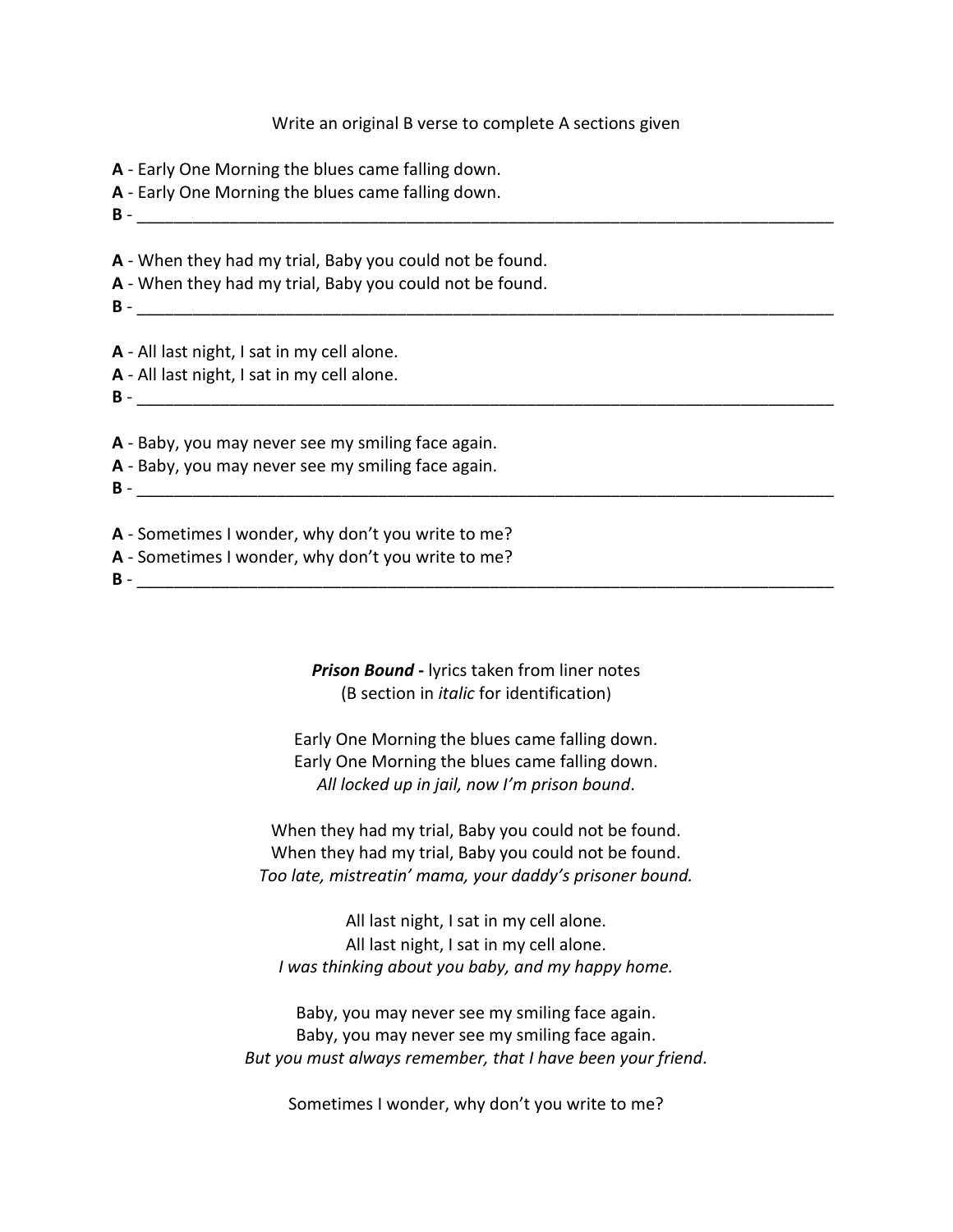Sometimes I wonder, why don't you write to me? *Now I've been a bad fellow, I never did intend to be*.

**Assessment:** Students will demonstrate knowledge of AAB form by completing original lyrics of the B section. Students will participate in mature discussions on lyric meanings, rhyme, meter, and how they relate.

### **3. Writing an Original 12 Bar Vocal Blues**

- **a.** Review 12 bar blues and AAB vocal form.
- **b.** Read lyrics from "Working People's Blues" and discuss lyric's meaning, rhyme, and meter.
	- **i.** Listen to recording and sing along
- **c.** Students will write original AAB blues lyrics (1-3 verses, worksheet attached).
	- **i.** Share, analyze and critique self/others through positive, mature feedback
- **d.** Sing/speak with chord progression, at least one verse of each composition.

#### *Working People's Blues* **–** lyrics taken from liner notes

Working people get the blues, from morn till late at night. Working people get the blues, from morn till late at night. It's a cold-hearted feeling, when there ain't no end in sight.

Forty long hours a week, fifty long weeks a year. Forty long hours a week, fifty long weeks a year. Such a big piece of life, makes me wonder what I'm doing here.

I try to hope for the future, see what tomorrow brings. I try to hope for the future, see what tomorrow brings. When I know in my heart, it's going to be the same old thing.

Take your capitol gains, let me deduct the blues. Take your capitol gains, let me deduct the blues. I'll have more money coming back, then a high rolling daddy can use.

**Assessment:** Students will demonstrate knowledge of Blues and its AAB form by writing original lyrics. Students will participate in mature discussions on lyric meanings, rhyme, meter, and how they relate.

#### **ORIGINAL BLUES WORKSHEET**